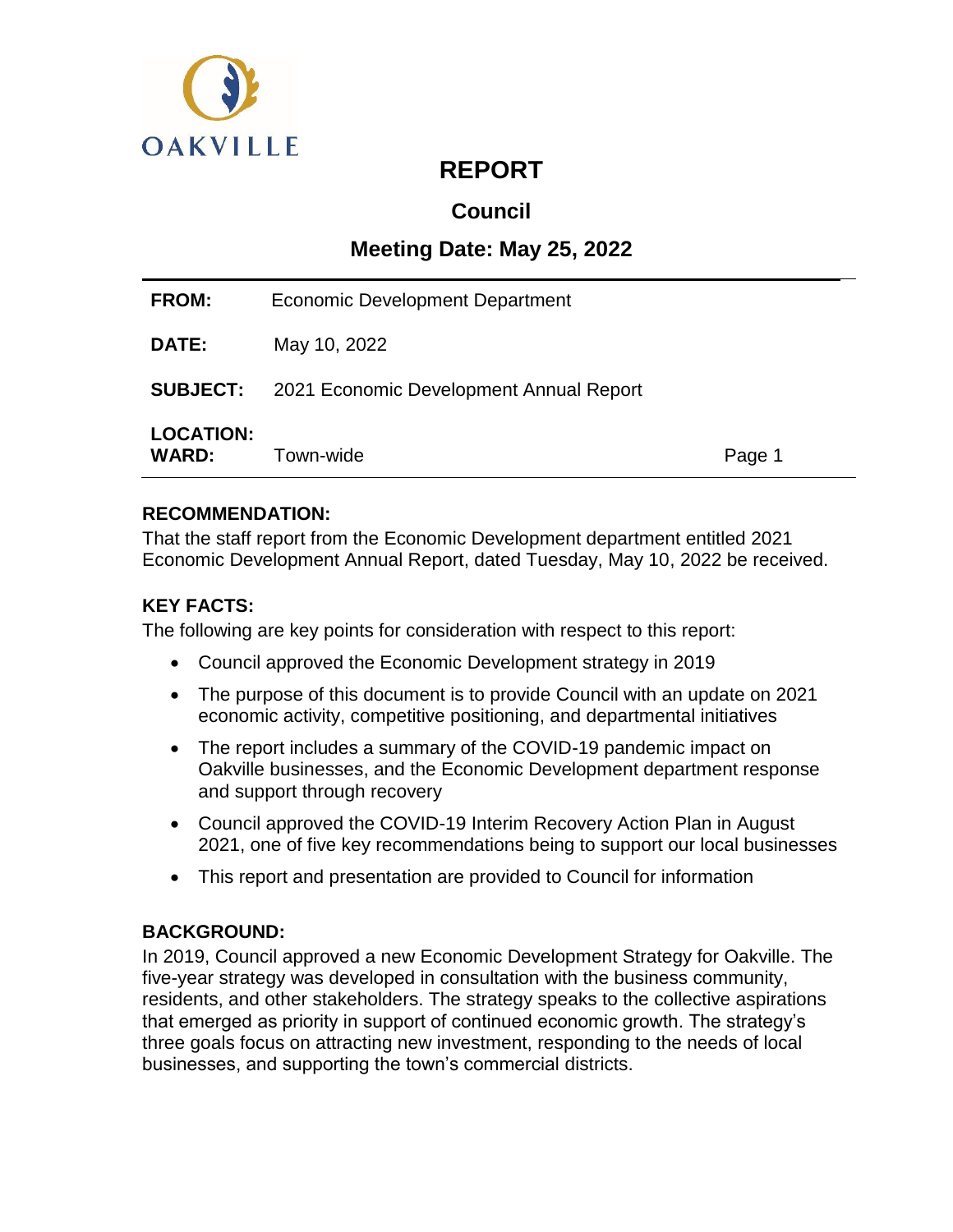On January 12, 2021, the Ontario government declared a state of emergency and issued a 28 day stay-at-home-order to address the rise of COVID-19 across the province. The stay-at-home order continued into March, when the world marked one year of the COVID-19 pandemic. The stay-at-home order expired on June 2, 2021, with the province entering step 1 of Ontario's Roadmap to Re-open framework on June 11.

\_\_\_\_\_\_\_\_\_\_\_\_\_\_\_\_\_\_\_\_\_\_\_\_\_\_\_\_\_\_\_\_\_\_\_\_\_\_\_\_\_\_\_\_\_\_\_\_\_\_\_\_\_\_\_\_\_\_\_\_\_\_\_\_\_\_\_\_\_\_\_\_\_\_\_\_\_\_\_\_\_\_\_\_\_\_\_\_\_\_

At the onset of the pandemic, the Economic Development department was identified as an essential town service. As new COVID-19 variants emerged, the provincial government introduced new public health and workplace measures and, in some cases, temporary business closures. As a result, the department continued efforts to provide critical support and resources to the business and development community.

This report provides an update to Council regarding economic activity in 2021, the pandemic impact on the local economy, the Economic Development department response, and strategic initiatives.

#### **COMMENT/OPTIONS:**

#### **Business Activity**

Notwithstanding the impacts of the pandemic, Oakville welcomed several new companies across various industries and saw a number of existing companies expand in 2021. Together, this business activity resulted in approximately 1,000 new jobs.

#### **New Company Arrivals**

The list below highlights several new employers locating in Oakville in 2021.

| <b>Name</b>                  | <b>Description</b>          | <b>Ward</b> |
|------------------------------|-----------------------------|-------------|
| <b>Wiseacre Studios Inc.</b> | Film/production studio      | 6           |
| <b>HealthPRO</b>             | Hospital equipment/supplies |             |
| Amazon                       | Warehousing                 |             |
| <b>Danfoss</b>               | B <sub>2</sub> B            |             |
| <b>Worldpac Canada</b>       | Wholesale distributor       |             |
| <b>NVA Canada</b>            | Veterinary                  |             |

*Source: Various business contacts, April 2022.*

Oakville welcomed Wiseacre Studios, one of Canada's leading production companies, to the community in 2021. The project transformed nearly 79,000 sq.ft. of warehouse space into a film studio to accommodate changing productions, and employs up to 250 skilled workers daily. The studio is currently home to the CBS production of *Good Sam*, a medical drama starring Sophia Bush.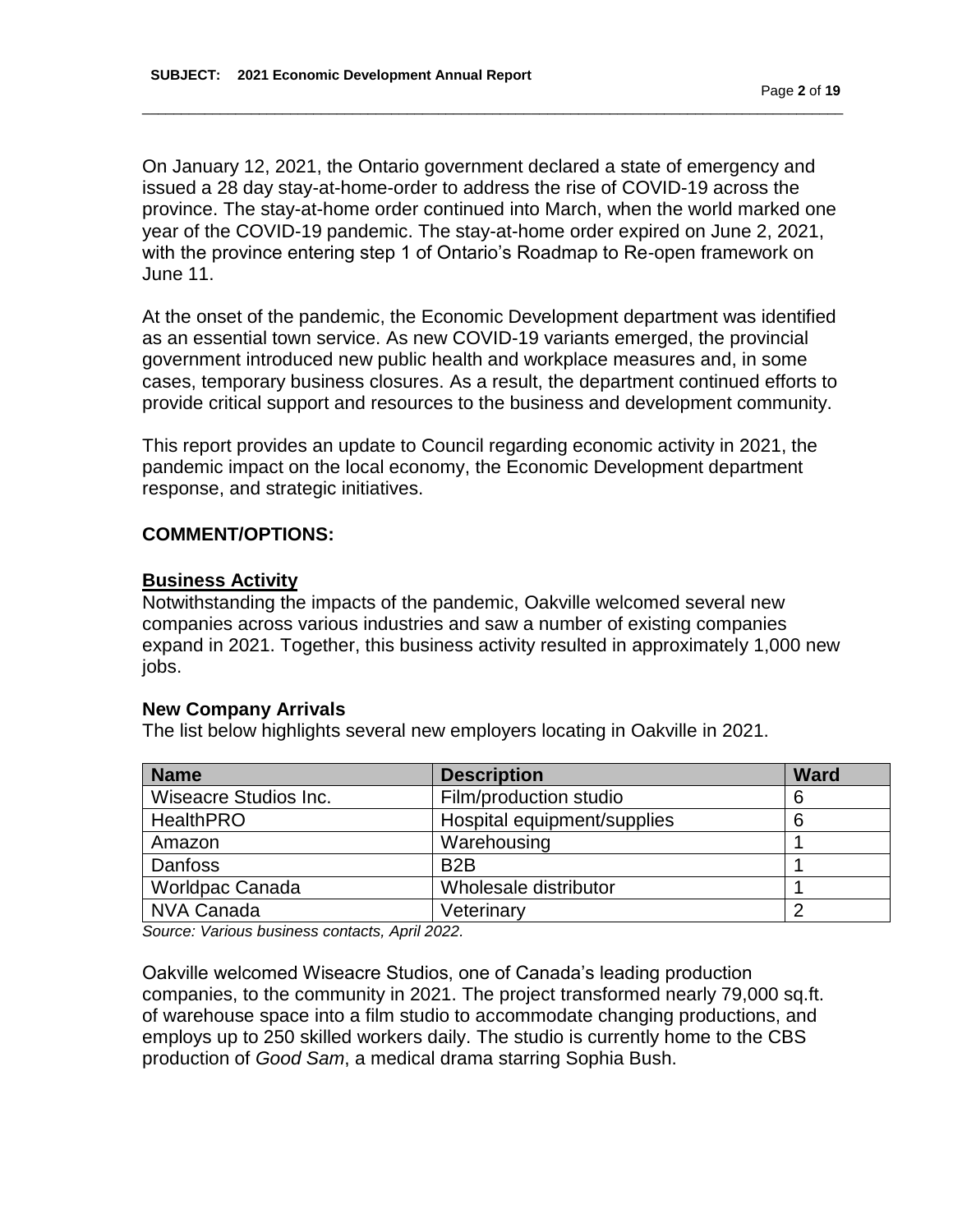HealthPRO, a hospital equipment and supply company, is the newest tenant at 360 Oakville Place Drive, where they occupy nearly 12,000 sq.ft. and employ approximately 100 staff.

\_\_\_\_\_\_\_\_\_\_\_\_\_\_\_\_\_\_\_\_\_\_\_\_\_\_\_\_\_\_\_\_\_\_\_\_\_\_\_\_\_\_\_\_\_\_\_\_\_\_\_\_\_\_\_\_\_\_\_\_\_\_\_\_\_\_\_\_\_\_\_\_\_\_\_\_\_\_\_\_\_\_\_\_\_\_\_\_\_\_

#### **Company Expansions**

In addition to Oakville's new employers, existing Oakville companies including Geotab, Terrestrial Energy, SteriMax, Questica, Farm Boy, and ASL Distribution grew their staff complement in 2021.

Geotab, the world's number one commercial telematics provider, experienced rapid growth in 2021, adding 68 new jobs in various areas of the business. Geotab plans to continue to hire in 2022.

Terrestrial Energy reached an exciting milestone as they marked their 100<sup>th</sup> hire at the Oakville headquarters. In 2021, Terrestrial Energy added net 38 staff with the principal area of growth being in their engineering organization, by-far the largest component of the company.

After opening their first Oakville location in 2018, Farm Boy opened a second location in July 2021. Located in Bronte Village, the newly renovated grocery store employs approximately 140 staff.

#### **Investment in People, Innovation, and Sustainability**

Continued investment in people, innovation, and sustainability is essential to supporting pandemic recovery and economic growth in Oakville. This section provides examples of federal and provincial funding investments and business innovation activity in 2021.

In late March, Siemens Canada virtually inaugurated its first Canadian MindSphere Application Center (MAC) at the Oakville headquarters. The centre now serves as an environment for customers and partners across multiple vertical markets to collaborate on driving their digital transformation agenda, focusing on smart energy grids, intelligent buildings and industry digitalization solutions serving.

Spark Power received a \$5.3 million investment through the Ontario government's Skills Development Fund to support new and enhanced state-of-the-art training to upskill 500 electrical workers. Spark Power also plans to create scholarships to encourage youth to pursue careers in electrical professions.

In December 2021, Polar Sapphire received a \$4.1 million investment from the federal government through Sustainable Development Technology Canada (SDTC). This is the second investment Polar Sapphire has received through the program, with this round of funding being used to improve the quality and purity of high-purity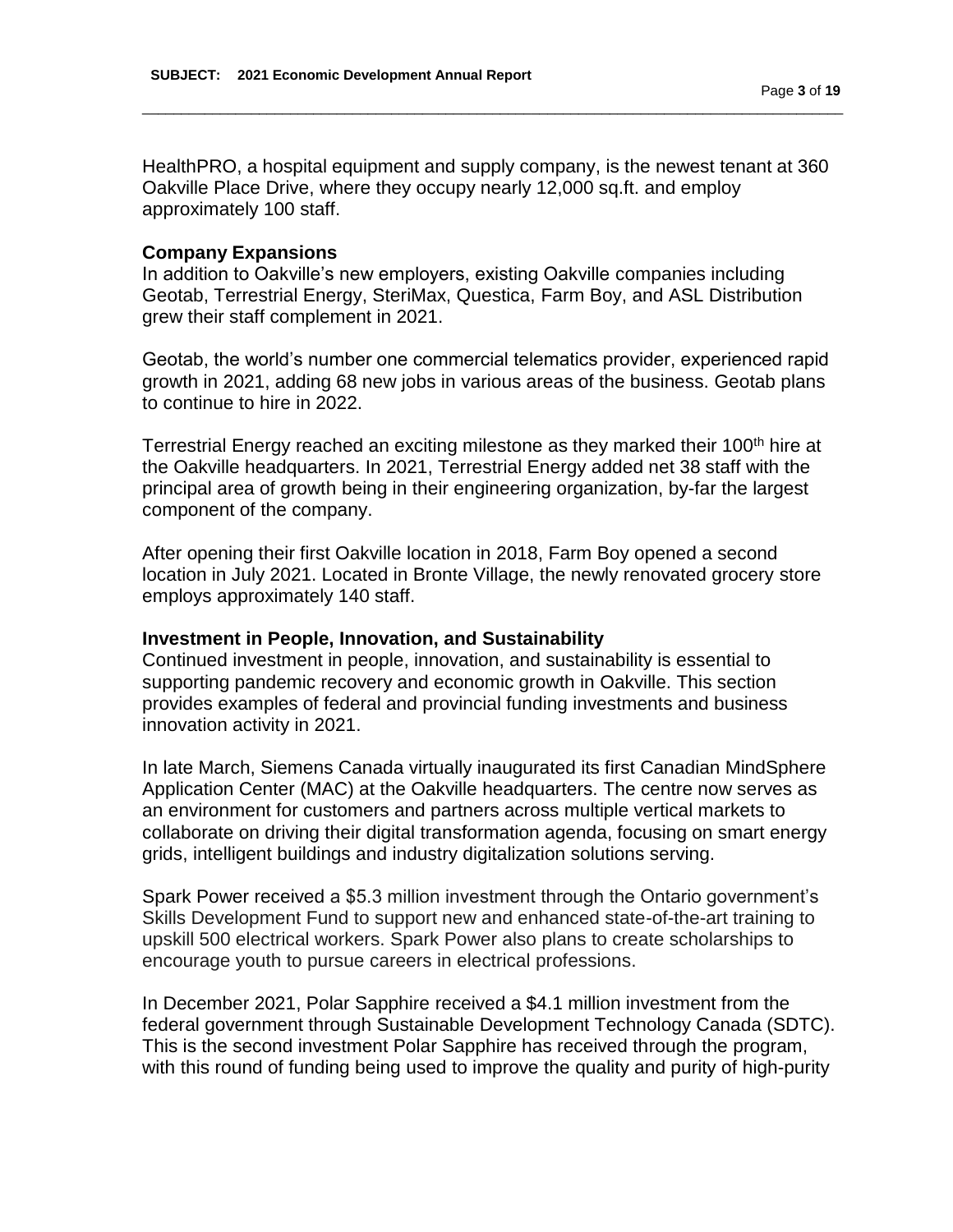alumina (HPA) used in lithium-ion batteries while expanding its market and supporting the growth of the green economy.

#### **Non-residential Development Activity**

The Economic Development department monitors annual commercial and industrial development activity. Non-residential development is critical to the overall health of the economy and is a significant contributor to assessment growth. Oakville's nonresidential tax base represents 12.03 per cent of the total assessment base and contributes 17.03 per cent of all town taxes levied. In 2021, this amounted to \$36,681,137 in tax revenue collected.

\_\_\_\_\_\_\_\_\_\_\_\_\_\_\_\_\_\_\_\_\_\_\_\_\_\_\_\_\_\_\_\_\_\_\_\_\_\_\_\_\_\_\_\_\_\_\_\_\_\_\_\_\_\_\_\_\_\_\_\_\_\_\_\_\_\_\_\_\_\_\_\_\_\_\_\_\_\_\_\_\_\_\_\_\_\_\_\_\_\_

#### **Major Non-residential Development**

The list below highlights the top ten industrial and commercial development projects in 2021, based on highest total construction value.

| <b>Description</b>                                                   | Type       | Area (Sq.ft.)                                             | <b>Address</b>                    | <b>Ward</b>    |
|----------------------------------------------------------------------|------------|-----------------------------------------------------------|-----------------------------------|----------------|
| Facility expansion:<br>Zeton Inc.                                    | Industrial | 77,371                                                    | 455 Michigan Drive                | 1              |
| New two-storey office<br>building: Spark Power                       | Commercial | 40,056                                                    | 1337 North Service<br>Road E      | 6              |
| New three-storey<br>office building (shell<br>only): The Interchange | Commercial | 43,045                                                    | 1670 North Service<br>Road E      | 6              |
| Facility expansion:<br>Dana Canada Corp.                             | Industrial | 3,886                                                     | 656 Kerr Street                   | $\overline{2}$ |
| Tenant fit-out: new<br>company, Kerr's<br>Candy                      | Industrial | 60,342                                                    | 2351 Winston Park<br><b>Drive</b> | 6              |
| New two-storey<br>building (shell only):<br>IQ <sub>2</sub>          | Commercial | 28,277                                                    | 1943 Ironoak Way                  | 6              |
| New two-storey<br>banquet hall                                       | Commercial | 13,879                                                    | 2496 Bristol Circle               | 6              |
| Addition to create<br>second floor: U-Haul<br>Moving and Storage     | Industrial | 26,501<br>(addition)<br>44,929 (interior<br>alternations) | 1296 South Service<br>Road W      | $\overline{2}$ |
| Tenant fit-out: new<br>company, Amazon                               | Industrial | 49,998                                                    | 529 Michigan Drive                | 1              |
| Interior alternations:<br>new company, Hilti<br>Canada               | Commercial | 24,757                                                    | 2201 Bristol Circle               | 6              |

*Source: Town of Oakville, Economic Development, AMANDA Building Permits, 2021.*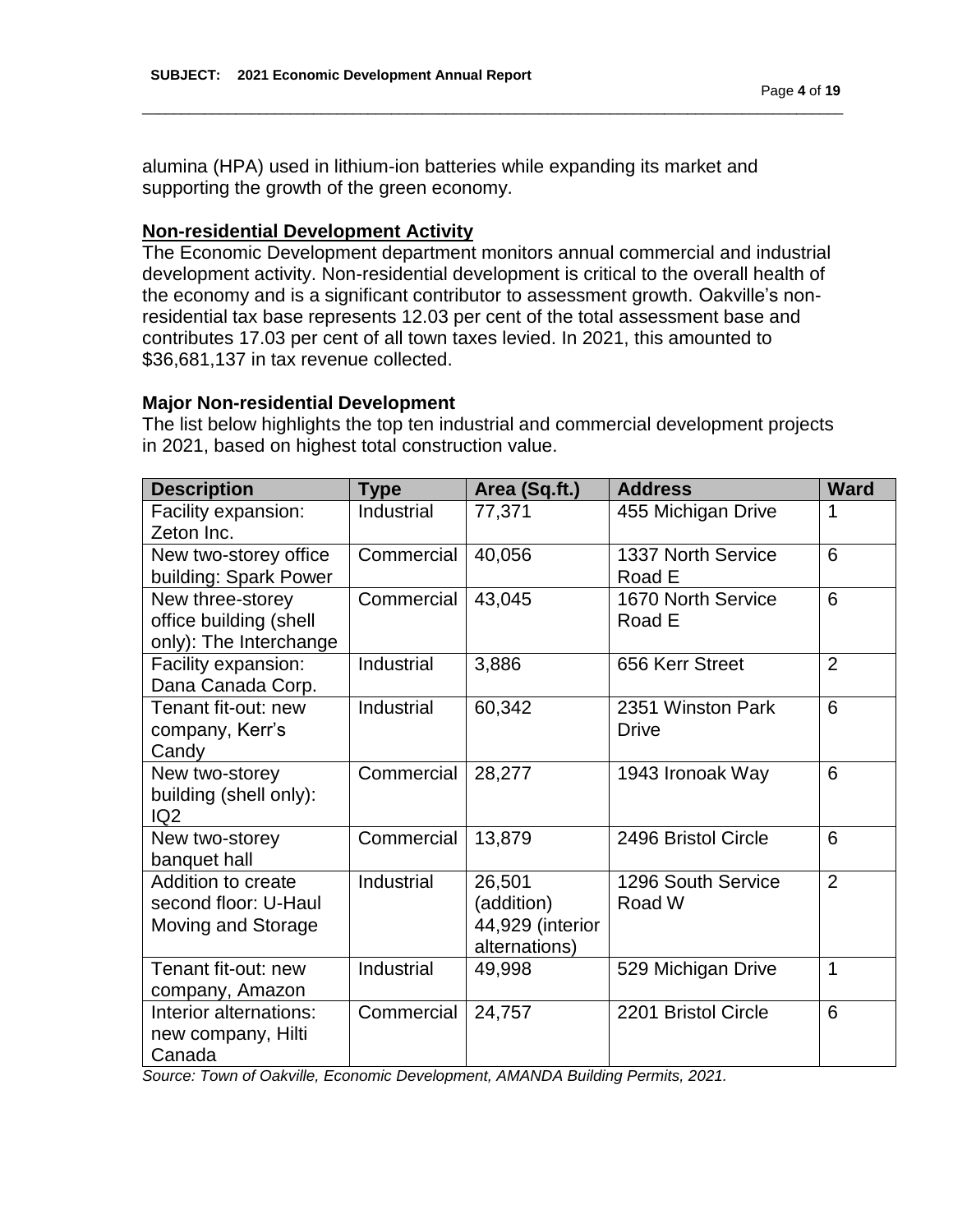## **Commercial Building Permit Activity**

Commercial development activity reflected a reduction from 2020. Commercial construction values totaled \$69.4 million in 2021, marking the lowest total commercial construction value in the last five years. While the total construction value decreased, the number of permits increased from the previous year, due to a higher number of interior alterations and improvements to existing facilities.

\_\_\_\_\_\_\_\_\_\_\_\_\_\_\_\_\_\_\_\_\_\_\_\_\_\_\_\_\_\_\_\_\_\_\_\_\_\_\_\_\_\_\_\_\_\_\_\_\_\_\_\_\_\_\_\_\_\_\_\_\_\_\_\_\_\_\_\_\_\_\_\_\_\_\_\_\_\_\_\_\_\_\_\_\_\_\_\_\_\_

New development also reflected a decrease from the previous year, totaling 164,153 sq.ft. in 2021. This new development included IQ2, a multi-building office condo development located on Ironoak Way and The Interchange, a three-storey office condo development located on North Service Road East. The construction of Spark Power's new two-storey, state-of-the-art headquarters continued construction in 2021 with plans for completion in 2022.

| <b>Construction Value</b>                                                                          | Area (sq.ft.) | <b>Number of permits</b> |
|----------------------------------------------------------------------------------------------------|---------------|--------------------------|
| $\frac{69.4 \text{ M}}{2}$                                                                         | 897,703       | 221                      |
| Original Trigor of Orleally Francisch, Drugbaggard, AMANIDA Dalldary Drugile, Drugil and strip and |               |                          |

*Source: Town of Oakville, Economic Development, AMANDA Building Permits. Permit revisions not included.* 



## **Annual Commercial Building Permit Activity (Total Construction Value)**

*Does not include permit revisions* 

## **Industrial Building Permit Activity**

Industrial development activity experienced significant growth when compared to 2020 as the demand for industrial space continued to rise. Industrial construction values more than doubled in 2021, totaling \$54.3 million and included facility expansions at Zeton Inc., Dana Canada Corp., and U-Haul Moving and Storage, and the arrival of Kerr's Candy on Winston Park Drive and Amazon on Michigan Drive.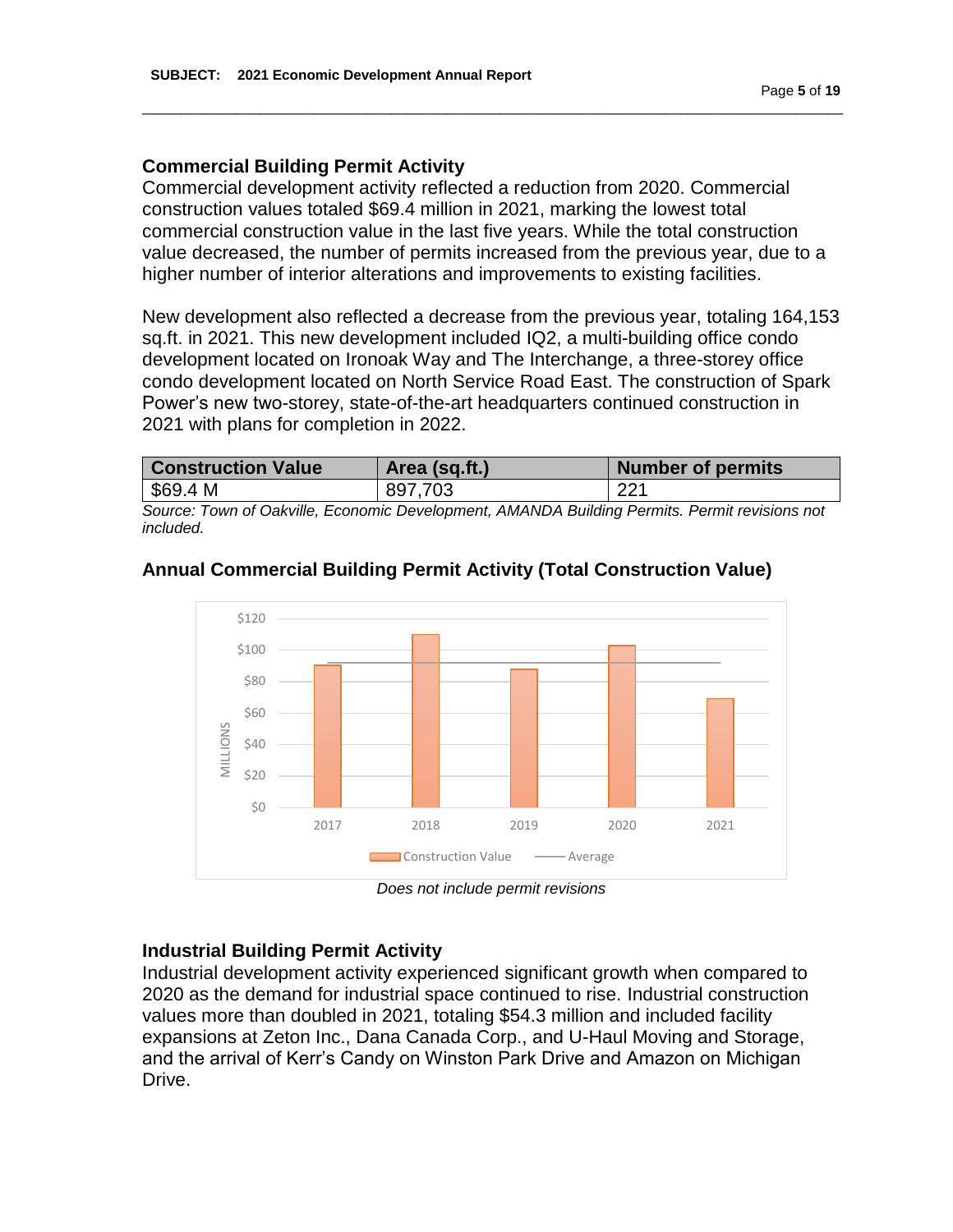| <b>Construction Value</b> | Area (sq.ft.) | <b>Number of permits</b> |
|---------------------------|---------------|--------------------------|
| 554.3 M                   | 525,306       | 35                       |

\_\_\_\_\_\_\_\_\_\_\_\_\_\_\_\_\_\_\_\_\_\_\_\_\_\_\_\_\_\_\_\_\_\_\_\_\_\_\_\_\_\_\_\_\_\_\_\_\_\_\_\_\_\_\_\_\_\_\_\_\_\_\_\_\_\_\_\_\_\_\_\_\_\_\_\_\_\_\_\_\_\_\_\_\_\_\_\_\_\_

*Source: Town of Oakville, Economic Development, AMANDA Building Permits. Permit revisions not included.* 

#### **Annual Industrial Building Permit Activity (Total Construction Value)**



*Does not include permit revisions* 

## **Real Estate Market Outlook**

#### **Oakville's Office Market**

Oakville's office vacancy rate continued to rise in the first three quarters of 2021, reaching its peak at 20.7 per cent in Q3, whereas Q4 2021 reflected the first decrease in the office vacancy rate since the onset of the pandemic.

| <b>Inventory (sq.ft.)</b> | Vacancy rate (per<br>cent) | $\vert$ Vacant space<br>(sq.fit.) | Weighted avg.<br>net rental rate<br>(per sq.ft.) |
|---------------------------|----------------------------|-----------------------------------|--------------------------------------------------|
| 4.5M                      | 18.6                       | 840,049                           | \$19.04                                          |

*Source: CBRE Marketview Snapshot, Oakville Office Q4 2021.* 

## **GTA Office Market**

The GTA office market experienced positive absorption for the first time since the onset of the pandemic in Q4 2021. With the emergence of the Delta variant in June and the Omicron variant in December, many companies pressed pause on plans to return to the office in 2021. The end of 2021 marks nearly two years of remote work, resulting in the increased importance of collaboration and team building when employees begin their return to the office. Overall, the market remains optimistic as a recent study found that the number of companies who anticipate an overall decrease in their office footprint decreased from 46 per cent in the summer of 2020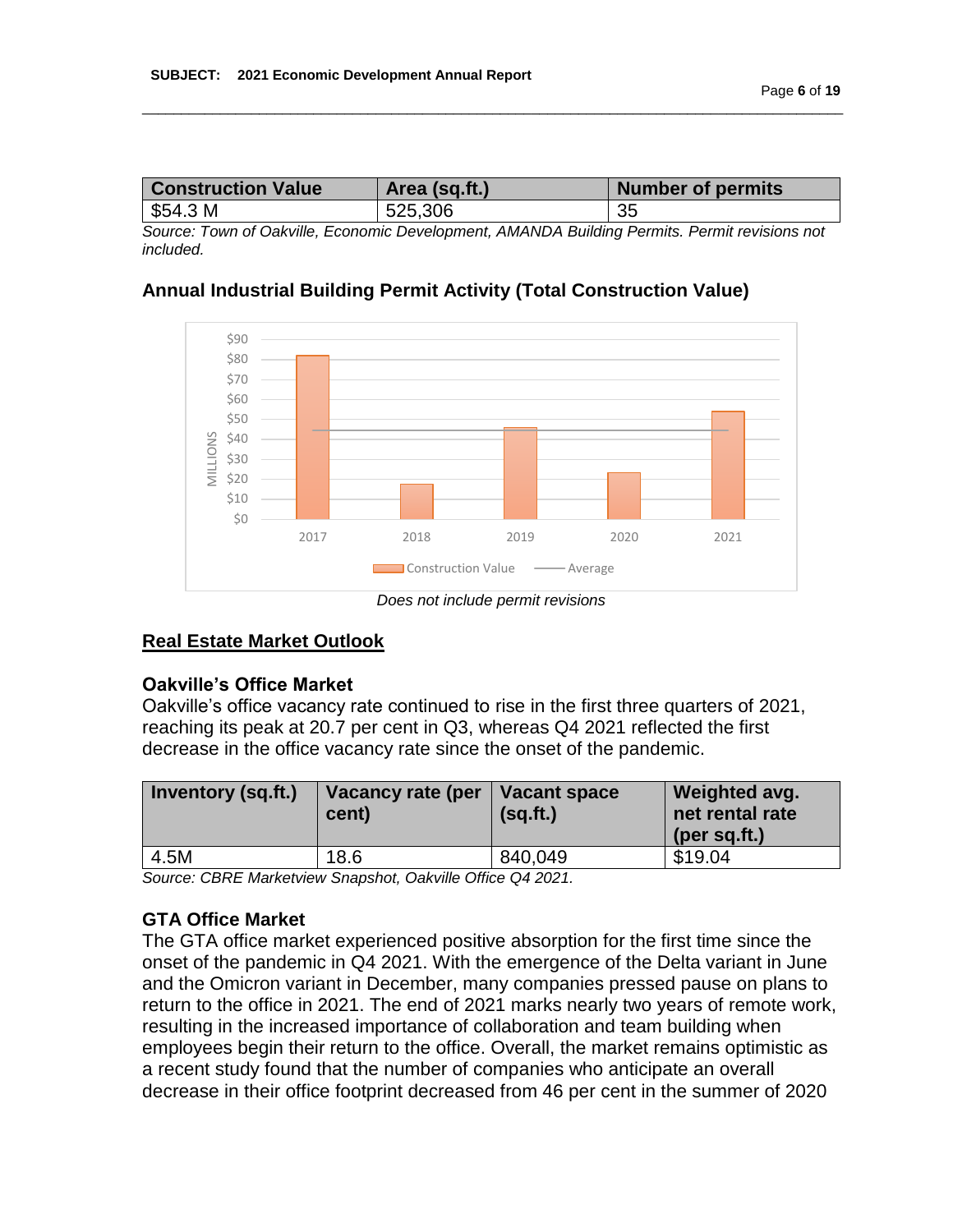to 26 per cent in  $Q4$  2021<sup>1</sup>. With the Ontario government taking action to further ease workplace safety and public health restrictions in Q1 2022, many companies have re-introduced their return to office plans, with a focus on the hybrid work model.

\_\_\_\_\_\_\_\_\_\_\_\_\_\_\_\_\_\_\_\_\_\_\_\_\_\_\_\_\_\_\_\_\_\_\_\_\_\_\_\_\_\_\_\_\_\_\_\_\_\_\_\_\_\_\_\_\_\_\_\_\_\_\_\_\_\_\_\_\_\_\_\_\_\_\_\_\_\_\_\_\_\_\_\_\_\_\_\_\_\_

#### **Oakville's Industrial Market**

The demand for industrial space continued to grow, outpacing supply throughout 2021. In Q4, the vacancy rate decreased from 2.4 per cent in 2020 to 1.9 per cent. For the second year in a row, the average net rental rate hit a record high at \$13.18.

There is currently a limited supply of shovel-ready industrial land and a low inventory of industrial product on the market. However, current site plan applications could bring additional industrial space to the market.

| <b>Inventory</b><br>(sq.fit.) | Vacancy rate<br>(per cent) | Avg. sale<br>price (per<br>sq.ft.) | Weighted<br>avg. net<br>rental rate<br>$(per$ sq.ft.) | <b>TMI</b> (per<br>$sq.fit.$ ) |
|-------------------------------|----------------------------|------------------------------------|-------------------------------------------------------|--------------------------------|
| 18.5M                         | 1.9                        | \$323.40                           | \$13.18                                               | \$3.93                         |

*Source: CBRE Marketview Snapshot, Oakville Industrial Q4 2021.* 

#### **GTA Industrial Market**

GTA industrial rental rates stayed strong throughout the year, with the net asking lease rate reaching a record high for the 19<sup>th</sup> consecutive quarter in Q4 2021. Of the four Toronto submarkets, Toronto West now holds the highest net rental rate at \$13.26 and experienced the highest yearly absorption since year-end 2008. Industrial leasing activity remains highly active for various tenant industries including e-commerce, food and beverage, apparel and automotive.

## **Competitive Position**

l

To understand Oakville's competitive position as it relates to investment costs in the Greater Toronto Area (GTA), the department benchmarks Oakville against 17 surrounding municipalities in the areas of property tax, development charges, and industrial land sale values

As outlined in Appendix A: Competitive Position, Oakville's commercial market remains highly competitive, ranking within the top five in the cost comparison for taxes and development charges. Oakville's industrial market is relatively less competitive in the cost comparison for tax rates, remaining more costly than half of the municipalities reviewed, whereas Oakville's competitive position has improved from the previous year in the cost comparison for development charges.

<sup>1</sup> Colliers Toronto Office Market Report, Q4 2021.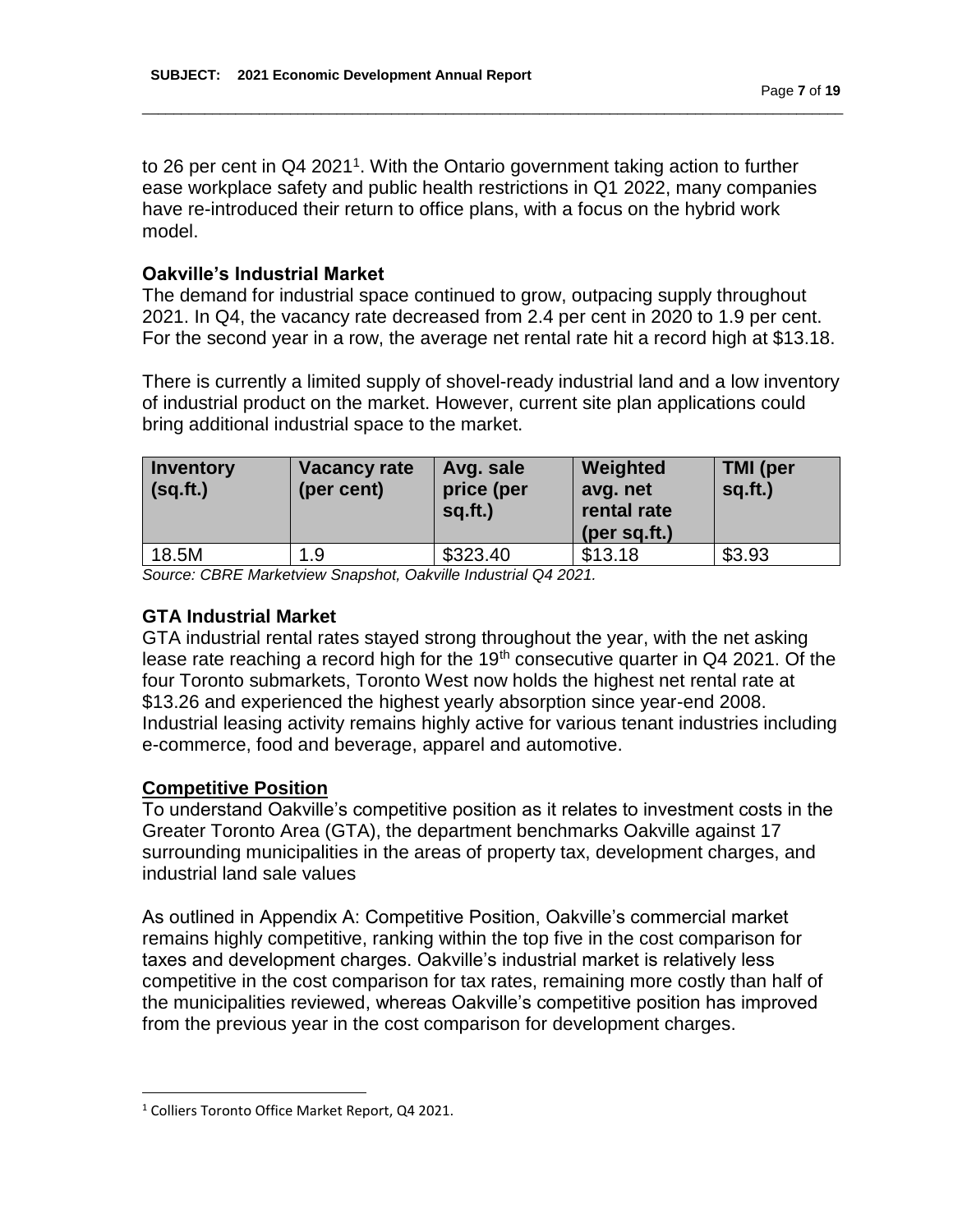For the third year in a row, Site Selection Magazine, an international business publication covering corporate real estate and economic development, listed the Town of Oakville in the top 20 of Canada's Best Locations to invest. Oakville is celebrated as a top choice for site selection based on significant investment and facility expansions at existing companies as well as new company arrivals.

\_\_\_\_\_\_\_\_\_\_\_\_\_\_\_\_\_\_\_\_\_\_\_\_\_\_\_\_\_\_\_\_\_\_\_\_\_\_\_\_\_\_\_\_\_\_\_\_\_\_\_\_\_\_\_\_\_\_\_\_\_\_\_\_\_\_\_\_\_\_\_\_\_\_\_\_\_\_\_\_\_\_\_\_\_\_\_\_\_\_

#### **Economic Development COVID-19 Response**

In 2021, new COVID-19 variants emerged prompting the provincial government to introduce public health and workplace safety measures. The Economic Development department continued to focus efforts on supporting the business community through its participation on the Recovery and Resiliency Committee, patio program, workplace self-screening rapid antigen testing program, and Digital Main Street.

#### **Recovery and Resiliency Committee**

The Oakville Economic Development department along with the Oakville Chamber of Commerce, Oakville Business Improvement Associations, Visit Oakville, and Halton Region Small Business Centre form the Recovery and Resiliency Committee. The committee, which was originally formed to be the Mayor's Economic Task Force, meets regularly, providing the opportunity for key community organizations to come together and identify ways to support local businesses through the COVID-19 pandemic and into recovery.

#### **Commercial Recovery Initiative**

On May 25, 2020 Council approved a Commercial Recovery Initiative to support Oakville businesses through the COVID-19 pandemic. Council extended this initiative until the end of 2022 to continue to support businesses through recovery.

• Patio Program: Oakville's new patio program was introduced as part of the initiative in 2020, allowing for patios, bistros, and outdoor merchandising and activities on private lands, public lands, and parking spaces. A total of 112 permits were issued in 2021, an increase of 20 per cent from the previous year. This year's patio program opened on April 13 and will run until November 1.

## **Workplace Self-screening Rapid Antigen Testing Program**

To support the safe reopening of the local economy, the Town of Oakville and Oakville Chamber of Commerce partnered to provide free rapid antigen test kits through the Ministry of Health and Health Canada's Supervised Self-Screening Program for workplace employee screening. The program was introduced with the objective to provide a valuable resource to small and medium-sized businesses to help identify asymptomatic or pre-symptomatic staff to help prevent the spread of COVID-19 in the workplace and in the community. Starting on May 11, kits were available for pick-up, by appointment only, at the former post office located at 193 Church Street. By the end of the year, 5,463 kits, which included 25 tests each, had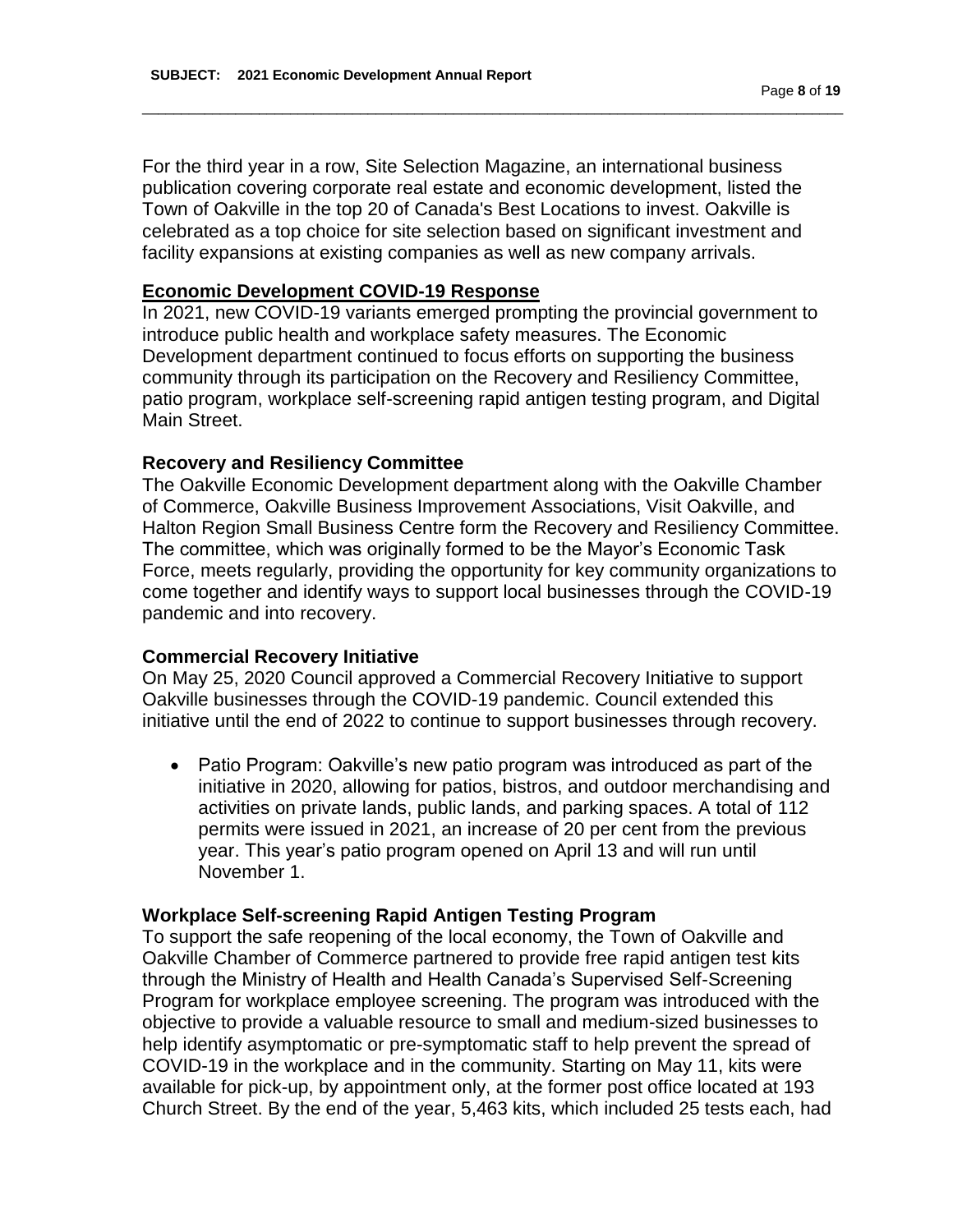been distributed to 1,140 businesses. The program was put on pause at the end of December 2021 due to limited inventory and resumed in March 2022.

\_\_\_\_\_\_\_\_\_\_\_\_\_\_\_\_\_\_\_\_\_\_\_\_\_\_\_\_\_\_\_\_\_\_\_\_\_\_\_\_\_\_\_\_\_\_\_\_\_\_\_\_\_\_\_\_\_\_\_\_\_\_\_\_\_\_\_\_\_\_\_\_\_\_\_\_\_\_\_\_\_\_\_\_\_\_\_\_\_\_

#### **Digital Main Street (DMS)**

The Town of Oakville's Digital Main Street (DMS) program has been successful in serving the Oakville business community since 2019. The program was expanded in 2021 through \$75,000 in additional funding to support the Digital Service Squad (DSS). The DSS is a free resource available to small businesses that can assist with the development of a comprehensive plan to enhance their digital presence and help them apply for the Digital Transformation Grant to implement it. In 2021, the DSS worked with 215 business and 41 businesses were successful in receiving a \$2,500 grant, totaling \$102,500 through the Digital Transformation Grant program.

Since launching in 2019, Oakville's Digital Main Street program has continued to grow and has assisted more than 450 small businesses enhance their digital presence, promote products and services, and sell online. During that time period, 147 businesses were successful in receiving the Digital Transformation Grant.

#### **Office market investment attraction campaign –** *Where Living Works*

To address Oakville's rising office vacancy rate, the Economic Development department made the decision to allocate funding received through the federal government's CanExport Community Investment Program (CECI) to support the design and layout of marketing materials for an investment attraction campaign. In alignment with the funding agreement, the department worked with an advertising firm, experienced in investment attraction and foreign direct investment (FDI), to create a digital advertising campaign to generate awareness and attract new investment to Oakville's office market.

- **Campaign development**: Through the development of the campaign, the department consulted with the business community, ICI relators, and regional and provincial partners to identify key reasons businesses choose to locate in Oakville. Through this consultation, we identified that the town's livability remains a key driver for new investment. The campaign, *Where Living Works*, brings awareness to the town's livability and the other advantages of choosing Oakville as a location to do business.
- **Key messaging**: Business thrives in Oakville, because people thrive in Oakville. It's more than balancing work and life. It's established neighborhoods, acclaimed schools, and abundant parklands – all in one place.
- **Digital marketing strategy**: The campaign launched in November 2021 on Site Selection and Area Development, two online publications that are considered among the industry's most respected and frequently utilized research tools for C-suite decision makers when looking to expand and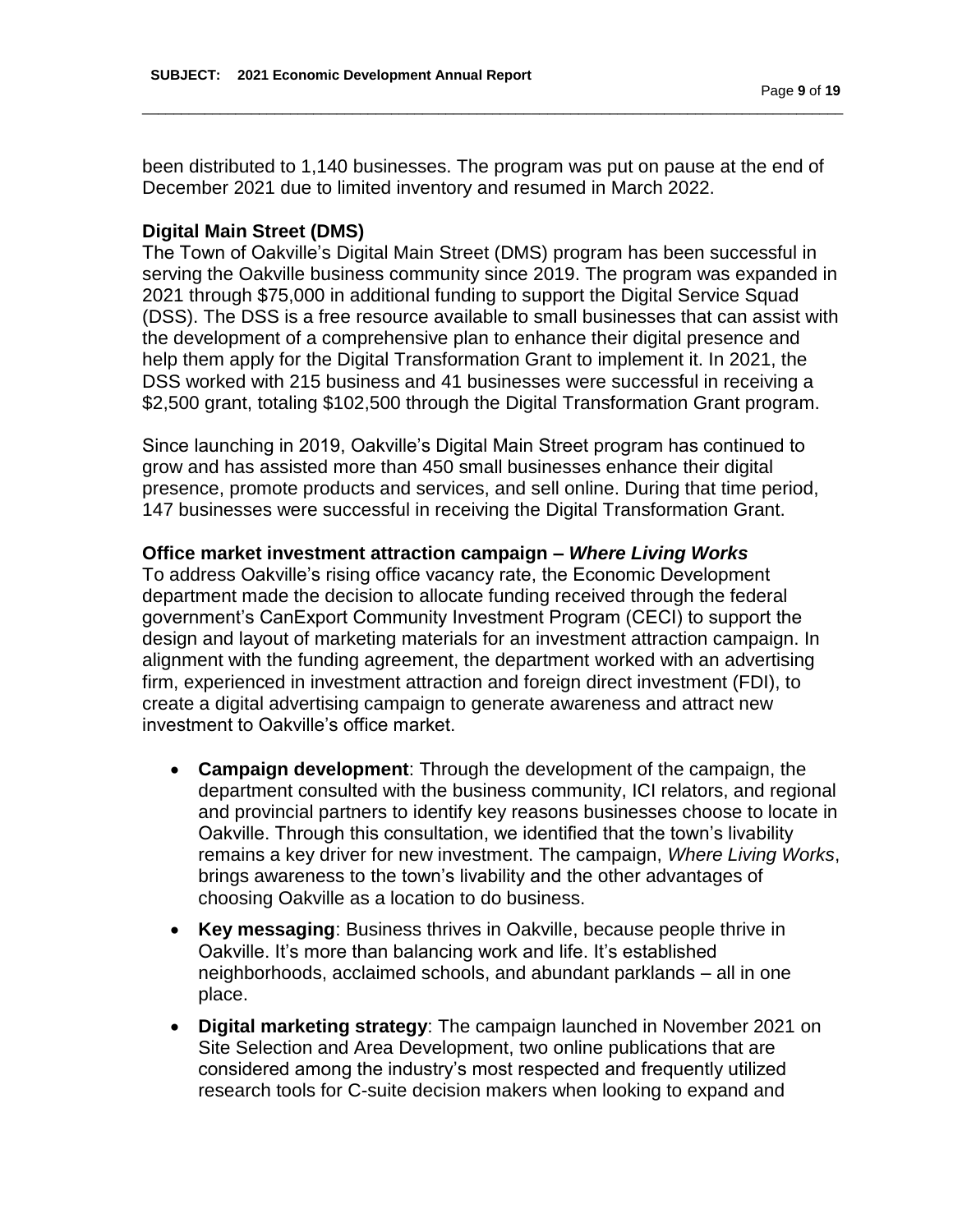relocate. Together, these paid promotions targeted Oakville's primary market, the United States, and generated approximately 500 gross impressions. In addition to these paid promotions, the campaign was shared on the Economic Development department's social media channels and by our regional and provincial partners Halton Region, Toronto Global, and Invest Ontario.

\_\_\_\_\_\_\_\_\_\_\_\_\_\_\_\_\_\_\_\_\_\_\_\_\_\_\_\_\_\_\_\_\_\_\_\_\_\_\_\_\_\_\_\_\_\_\_\_\_\_\_\_\_\_\_\_\_\_\_\_\_\_\_\_\_\_\_\_\_\_\_\_\_\_\_\_\_\_\_\_\_\_\_\_\_\_\_\_\_\_

## **Corporate Calling Program**

In 2021, the Economic Development department re-launched the Corporate Calling Program, providing department staff with the opportunity to have important conversations and gain a stronger understanding of current operations, priorities, and challenges among businesses in Oakville. Staff engaged with businesses across Oakville's four key sectors: professional services; digital media, ICT, and film; life sciences; and advanced manufacturing.

The program also provides an opportunity to generate awareness of department services, which include, but are not limited to, relocation and site selection services, economic, demographic, and sector data analysis, and land development and approvals assistance.

## **COVID-19 Business Recovery**

The Economic Development department continued to regularly engage with the business community as they began the road to recovery, working with partners to conduct online surveys and virtual meetings to assess the impact of the pandemic and identify areas requiring support.

#### **Surveys**

In November 2021, Halton Region partnered with the Town of Oakville, City of Burlington, Town of Milton, and Town of Halton Hills to conduct a Halton Region Business Recovery Survey to better understand what measures would provide the best assistance in recovery. Of the 700 survey responses, 38 per cent represented Oakville businesses with the top five sectors of respondents being professional or business services, manufacturing, retail, health and life sciences, and personal care.

Non-essential businesses were among the hardest hit with 90 per cent reporting a decline in revenue and 50 per cent reporting that revenue decreased by more than half. Conversely, essential businesses experienced less significant revenues losses with one third of the group reporting no revenue loss or an increase in revenue. As businesses start working towards recovery, 77 per cent report that lost revenue will take more than one year to recover to pre-pandemic levels, if economic reopening continues, and 43 per cent of business owners that took on debt estimate repayment timelines exceeding two years. Many owners expressed interest in continuing with various measures initiated during COVID-19, including proof of vaccination policies for staff, expanded online sales capacity, and hybrid work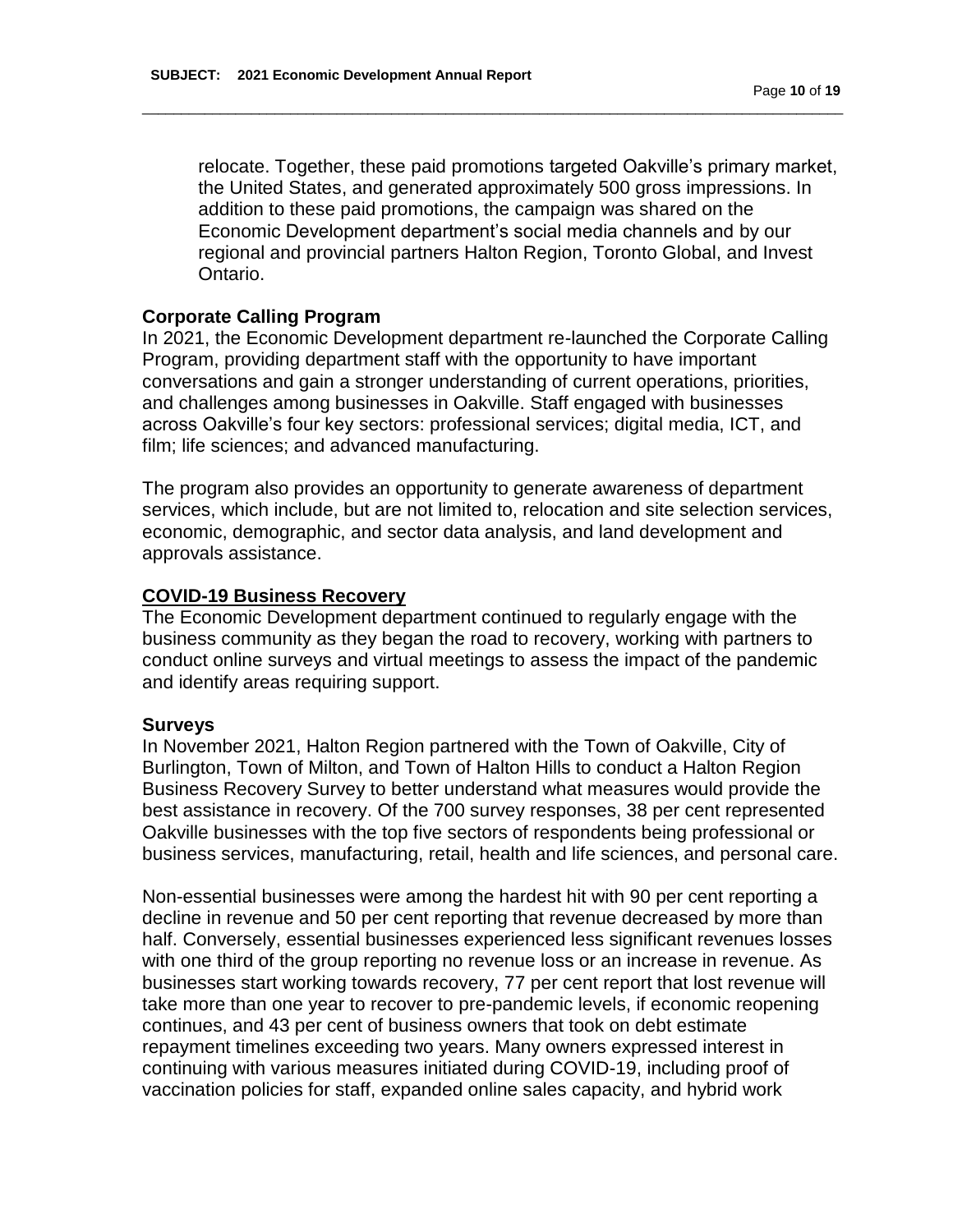options. Nearly half of survey respondents look to grow and hire additional staff in 2022.

\_\_\_\_\_\_\_\_\_\_\_\_\_\_\_\_\_\_\_\_\_\_\_\_\_\_\_\_\_\_\_\_\_\_\_\_\_\_\_\_\_\_\_\_\_\_\_\_\_\_\_\_\_\_\_\_\_\_\_\_\_\_\_\_\_\_\_\_\_\_\_\_\_\_\_\_\_\_\_\_\_\_\_\_\_\_\_\_\_\_

In the area of support, businesses would like to see action and policy introduced by the federal and provincial governments to support recovery, including business tax reductions, decreased red tape, and electricity rate reductions, increased clarity on public health measures, and improved goods movement and trade. Whereas at the municipal level, businesses would like to see guidance relating to financial assistance, marketing and promotional support, financial assistance for expansion, hiring and training, and online presence and e-commerce.

In September 2021, the Peel Halton Workforce Development Group conducted an online GTA Employer Survey to identify how the labour market was changing during the current stage of recovery.

When identifying the impact of lockdowns on employment levels, nearly half of employers surveyed experienced a decrease in employment levels, while close to one fifth increased employment. According to the survey, sectors that saw an increase in employment included construction, health care and social assistance, manufacturing, professional, scientific and technical services, and transportation and warehousing. Whereas sectors with employment decrease included accommodation and food services, retail, and educational services.

When predicting hiring intentions for Q4 2021, nearly half of employers reported that they expect to increase the number of hires across all skill-level occupations with a specific focus on low and mid-skilled workers. When looking to specific skill expectations, employers are most interested in employable skills, technical and vocational skills, working independently, and leadership skills. Experience using basic software was noted as a requirement by 59 per cent of survey respondents. During the pandemic, nearly 50 per cent of employers said that their non-essential employees worked from home most of the time. Post-pandemic, the majority of employers with more than 100 employees expect to move to a hybrid model, with employees working from home 30-70 per cent of the time.

Oakville businesses took advantage of federal and provincial support programs, including but not limited to the Canada Emergency Wage Subsidy (CEWS), Canada Emergency Rent Subsidy (CERS), and the Ontario Small Business Grant. In January 2022, Statistics Canada released Regional and Community-level Canada Emergency Wage Subsidy data.

As outlined in Appendix B: Statistics Canada Community-level Canada Emergency Wage Subsidy (CEWS) data, Oakville businesses, across various industries utilized the wage subsidy to pay and rehire staff during the pandemic. When comparing data from March 2020 to March 2021, manufacturing remained the highest in subsidy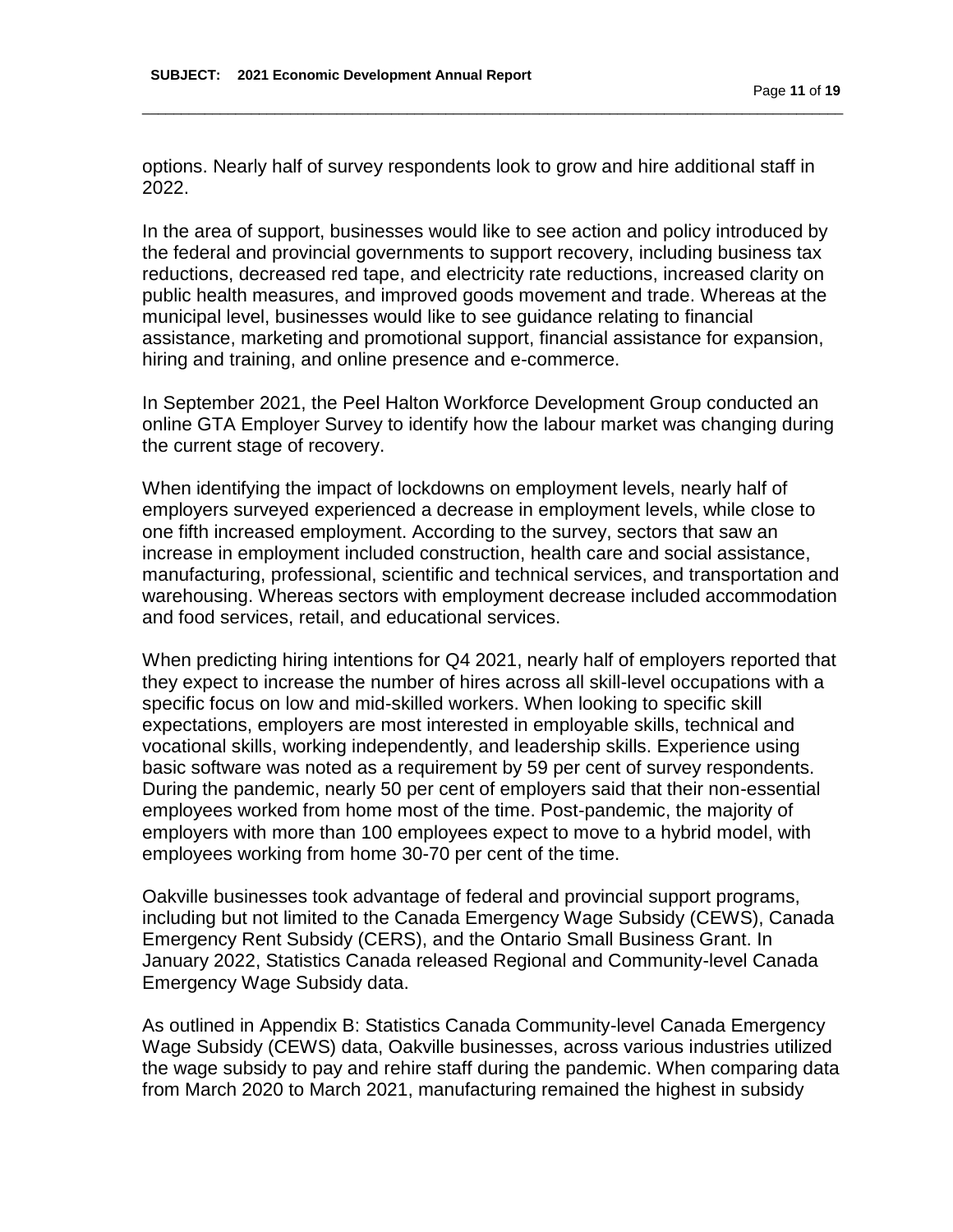amount, whereas accommodation and food services and retail trade presented in the top three for CEWS rehire count.

\_\_\_\_\_\_\_\_\_\_\_\_\_\_\_\_\_\_\_\_\_\_\_\_\_\_\_\_\_\_\_\_\_\_\_\_\_\_\_\_\_\_\_\_\_\_\_\_\_\_\_\_\_\_\_\_\_\_\_\_\_\_\_\_\_\_\_\_\_\_\_\_\_\_\_\_\_\_\_\_\_\_\_\_\_\_\_\_\_\_

#### **Economic Development Strategic Initiatives**

In addition to regular department functions for business attraction, retention and expansion, the following key initiatives were undertaken to support strategic goals and objectives.

#### **Business Stream pilot**

Economic Development, in partnership with Building Services, implemented a pilot program to provide enhanced service to priority non-residential building permit applications. The pilot was designed in response to feedback from the business and development community, and was identified as a major initiative in Oakville Council's Strategic Plan Refresh: 2019 – 2022. In 2021, three files were successfully supported through the pilot program, generating key sector job growth and new industrial development. The pilot service commitment included a dedicated team approach, enhanced communication, and a commitment to project timelines. As a result of this pilot, Building Services has created a new approach to permit issuance whereby each permit application will now be treated as a project. Each project will have a dedicated team assigned to ensure a timely approvals process and personal contact with staff to answer any questions or concerns. This new approach will get people building and enhance Oakville's competitiveness for new investment.

#### **Brownfields Community Improvement Plan (CIP)**

Oakville received and approved two Brownfield CIP applications in 2021. Abejen Investments Ltd. was successful in receiving a Phase I Environmental Study Grant and AutoChrome Ltd. was successful in receiving a Phase II Environmental Study Grant. Abejen Investments Ltd. completed their study in 2021 and AutoChrome Ltd. will complete their work in 2022.

#### **Customer Relationship Management (CRM) System**

In 2020, the Economic Development department identified the need for a customer relationship management (CRM) system to centralize business intelligence. In 2021, Economic Development, together with Information Technology Solutions (ITS) staff developed a CRM system on SharePoint. Since the system launched, it has enhance customer service through improved information sharing, and has created operational efficiencies for the department.

#### **New Community Profile**

Oakville's new Community Profile – Where Living Works – was developed as a continuation of the investment attraction campaign that was launched in November 2021. The profile highlights the advantages of choosing Oakville as a location for business and key information for businesses to make an investment decision, including demographic data, top industries, and real estate market trends. The Town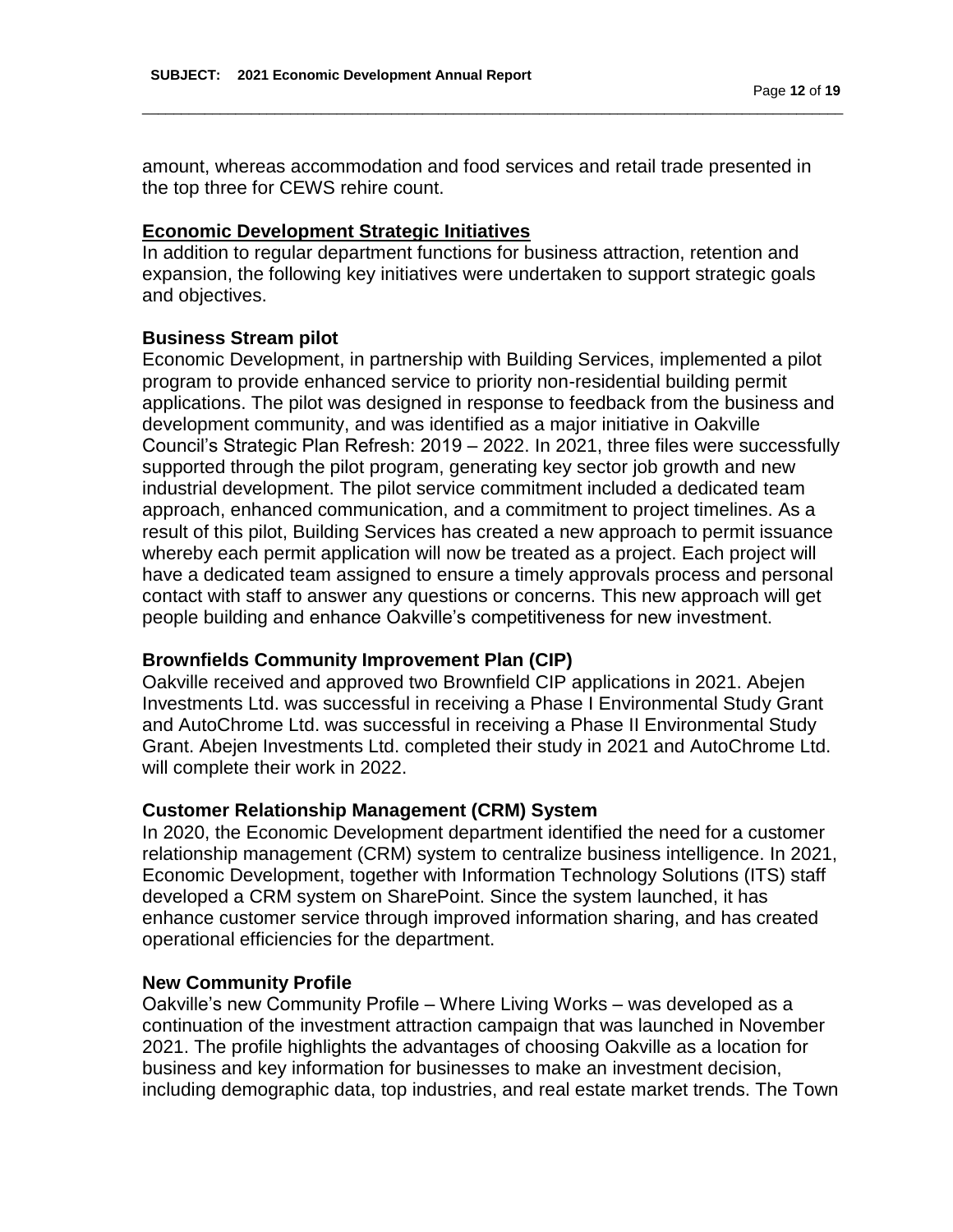Page **13** of **19** \_\_\_\_\_\_\_\_\_\_\_\_\_\_\_\_\_\_\_\_\_\_\_\_\_\_\_\_\_\_\_\_\_\_\_\_\_\_\_\_\_\_\_\_\_\_\_\_\_\_\_\_\_\_\_\_\_\_\_\_\_\_\_\_\_\_\_\_\_\_\_\_\_\_\_\_\_\_\_\_\_\_\_\_\_\_\_\_\_\_

of Oakville received a Marketing Canada Award from the Economic Developers Association of Canada (EDAC), recognizing Oakville's new Community Profile in the single publication five-plus pages category.

## **Ontario Auto Mayors**

The Ontario Auto Mayors 2021 Action Plan had three main areas of focus: competitiveness, investment attraction, and electric vehicle (EV) adoption. In 2021, EV financial incentives were proposed for consideration in the United States as part of the *Build Back Better* bill. In response, Mayor Burton wrote a letter on behalf of the Auto Mayors to the Federal government, advocating for equalizing action and conveying that without action, the proposed incentives hinder Ontario's ability to attract supply chain investments and will have long-lasting effects on the Canadian economy and jobs the automotive industry provides.

In November 2021, the Provincial government announced *Driving Prosperity Phase 2: getting ahead of the curve.* Mayor Burton, on behalf of the Auto Mayors, expressed support for *Phase 2* as its goals align with the Ontario Auto Mayors 2021 Action Plan. These goals will continue to strengthen the Ontario auto sector and ensure that it will remain competitive.

## **Oakville Film Office**

In 2021, Oakville's Film Office received more than 100 film requests, generating approximately \$750,000 in revenue. A long-term film contract was secured in 2020 with a major production company at Centennial Pool and the Oakville Centre for the Performing Arts – this project continued until the end of Q2 2021.

## **Toronto Global Targeted Regional Campaign**

In November 2021, Toronto Global, in partnership with Halton Region and the local municipalities, launched a regional targeted campaign for Halton Region with a focus on Automation and E-mobility. Complete with display advertisements, a landing page, business case, and promotion on social media, the campaign aimed to attract leads to complement the significant presence of the automation and emobility sector in Halton. The business case provided visibility for Oakville-based companies including Hexagon Manufacturing, Promation, Javelin Technologies, Ford Motor Company of Canada, Dana Canada Corporation, JML Electric Inc., Geotab, Burloak Technologies, and Siemens Canada.

## **2022 Recovery Initiatives**

The Economic Development department will continue to monitor the impact of the pandemic on the business and development community throughout 2022. The department will continue to focus efforts on:

- Collaboration with stakeholders on recovery efforts
- Supporting Commercial Recovery Initiative programs
- Applying for additional funding to support the Digital Main Street Program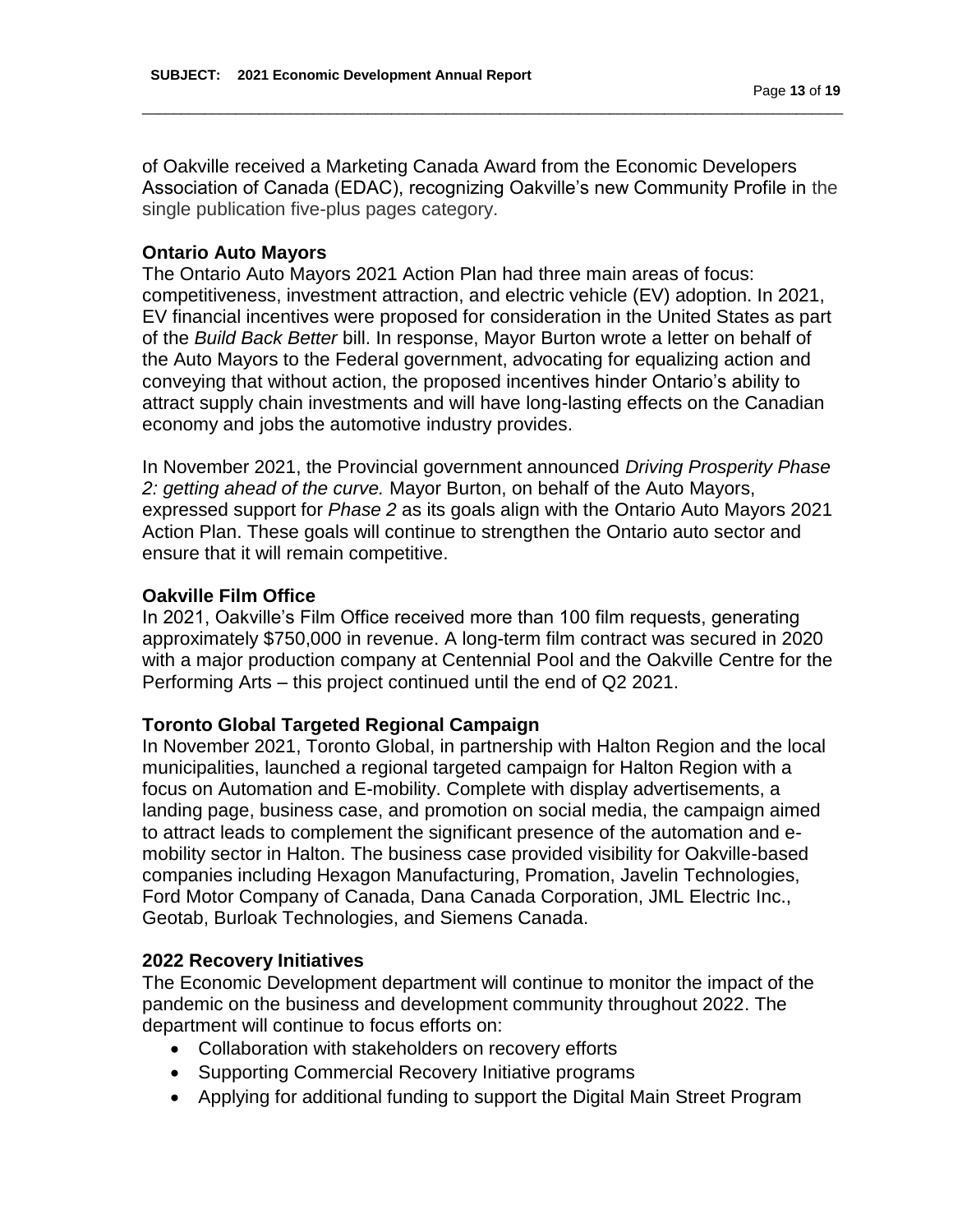Continuing a partnership with the Oakville Chamber of Commerce to support the Workplace Self-screening Rapid Antigen Testing Program

\_\_\_\_\_\_\_\_\_\_\_\_\_\_\_\_\_\_\_\_\_\_\_\_\_\_\_\_\_\_\_\_\_\_\_\_\_\_\_\_\_\_\_\_\_\_\_\_\_\_\_\_\_\_\_\_\_\_\_\_\_\_\_\_\_\_\_\_\_\_\_\_\_\_\_\_\_\_\_\_\_\_\_\_\_\_\_\_\_\_

• Providing up-to-date information on programs and funding opportunities

## **CONSIDERATIONS:**

**(A) PUBLIC** N/A

## **(B) FINANCIAL**

There are no financial implications as this report provides an information update to Council.

## **(C) IMPACT ON OTHER DEPARTMENTS & USERS**

There is no impact on other departments and users.

## **(D) CORPORATE STRATEGIC GOALS**

This report addresses the corporate strategic goal(s) to:

- Enhance our economic environment
- Continuously improve our programs and services
- Be accountable in everything we do
- Be the most livable town in Canada

#### **(E) CLIMATE CHANGE/ACTION** N/A

#### **APPENDICES:**

Appendix A: Competitive Position Appendix B: Statistics Canada Community-level Canada Emergency Wage Subsidy (CEWS) data

Prepared by: Milan Bowie Economic Development & Research Officer

Recommended and submitted by: Rebekah Diec Stormes **Director**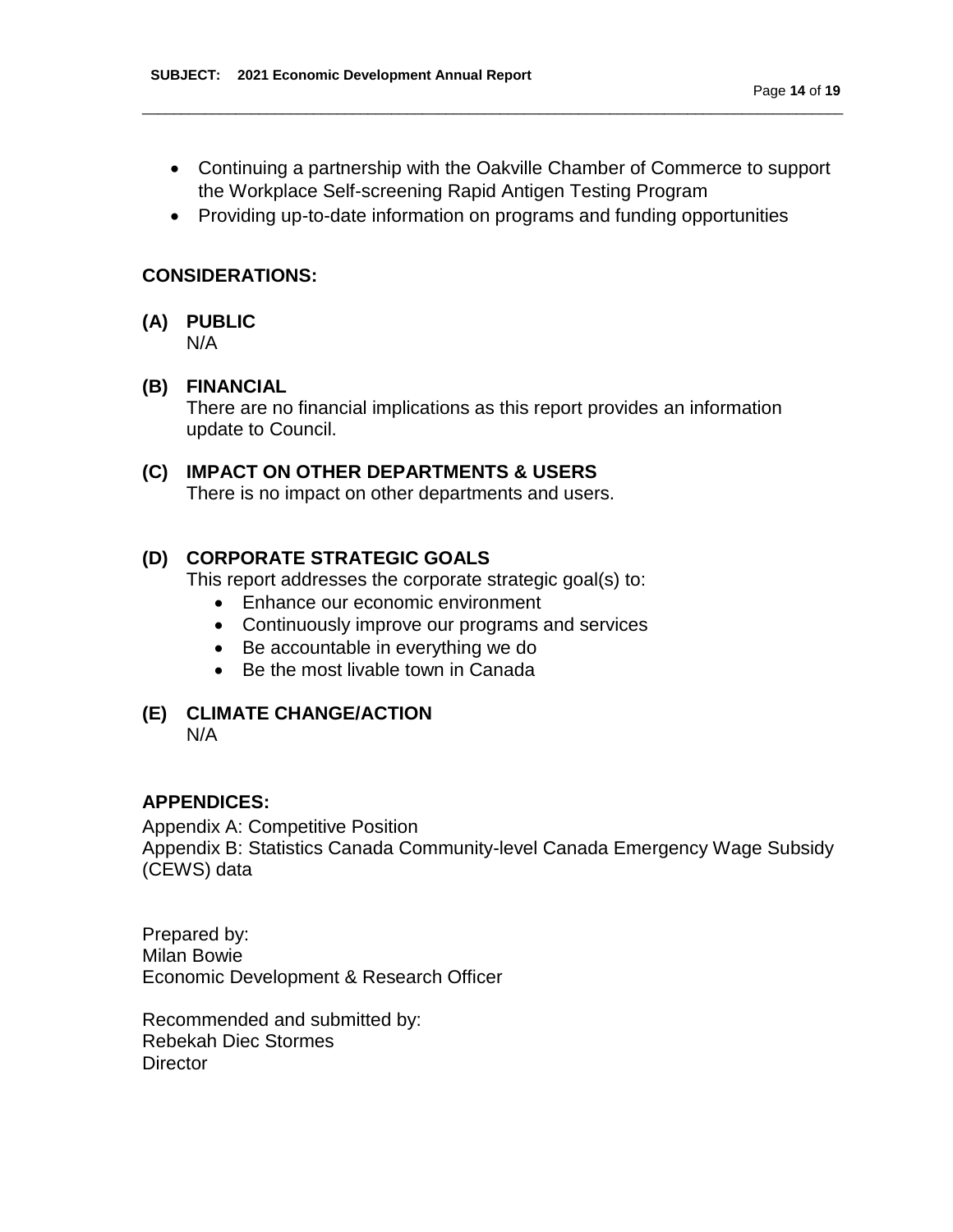## **Appendix A: Competitive Position**

#### **Development Charges**

Oakville's commercial market remains highly competitive, ranking within the top five in the cost comparison for development charges against surrounding municipalities in the Greater Toronto Area (GTA). Oakville's industrial market remains relatively less competitive, however did improve its ranking from 2020.

\_\_\_\_\_\_\_\_\_\_\_\_\_\_\_\_\_\_\_\_\_\_\_\_\_\_\_\_\_\_\_\_\_\_\_\_\_\_\_\_\_\_\_\_\_\_\_\_\_\_\_\_\_\_\_\_\_\_\_\_\_\_\_\_\_\_\_\_\_\_\_\_\_\_\_\_\_\_\_\_\_\_\_\_\_\_\_\_\_\_

| <b>Municipality</b>                      | 2021 Industrial |                | 2021 Office/Non-retail |                |
|------------------------------------------|-----------------|----------------|------------------------|----------------|
| <b>HALTON (Built</b><br><b>Boundary)</b> | \$ per sq. ft.  | Rank           | \$ per sq. ft.         | <b>Rank</b>    |
| Oakville                                 | \$21.47         | 8              | \$21.47                | $\overline{4}$ |
| <b>Burlington</b>                        | \$19.35         | $\overline{7}$ | \$19.35                | 3              |
| <b>Halton Hills</b>                      | \$13.81         | $\mathbf{1}$   | \$18.09                | $\overline{2}$ |
| Milton                                   | \$16.19         | 3              | \$16.19                | $\mathbf{1}$   |
| <b>PEEL</b>                              |                 |                |                        |                |
| <b>Brampton</b>                          | \$23.66         | 10             | \$34.33                | 14             |
| Caledon                                  | \$23.59         | 9              | \$28.43                | $\overline{7}$ |
| Mississauga                              | \$25.90         | 11             | \$32.78                | 12             |
| <b>TORONTO</b>                           |                 |                |                        |                |
| Toronto                                  | \$44.31         | 18             | \$44.31                | 18             |
| <b>YORK</b>                              |                 |                |                        |                |
| Aurora                                   | \$30.25         | 12             | \$30.25                | 8              |
| Markham                                  | \$37.07         | 16             | \$37.07                | 15             |
| Newmarket                                | \$32.44         | 15             | \$32.44                | 11             |
| <b>Richmond Hill</b>                     | \$32.06         | 13             | \$32.06                | 9              |
| Vaughan                                  | \$40.71         | 17             | \$40.71                | 16             |
| Whitchurch-Stouffville                   | \$32.44         | 14             | \$32.44                | 10             |
| <b>DURHAM</b>                            |                 |                |                        |                |
| Ajax                                     | \$18.30         | 6              | \$27.80                | 6              |
| Oshawa                                   | \$16.40         | $\overline{4}$ | \$33.21                | 13             |
| Pickering                                | \$15.54         | $\overline{2}$ | \$25.04                | 5              |
| Whitby                                   | \$16.74         | 5              | \$41.34                | 17             |

*Source: Various municipal websites March 2022.* 

*Note: Ranked from 1 (most competitive) to 18 (least competitive). Additional or area specific charges may apply in some communities.*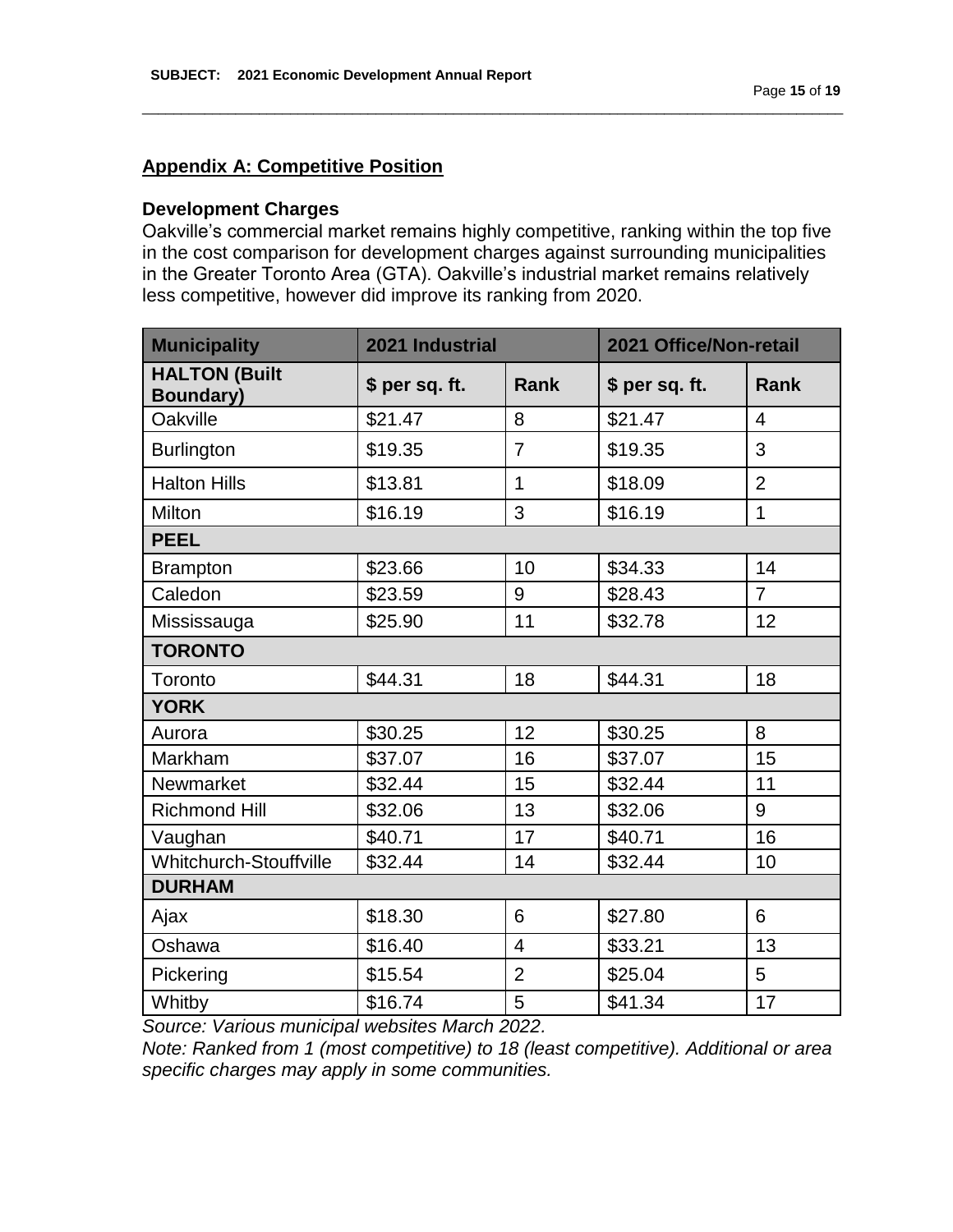## **Tax Rates**

Oakville's commercial property tax rates remain highly competitive, ranking within the top five when compared to surrounding municipalities in the GTA.

\_\_\_\_\_\_\_\_\_\_\_\_\_\_\_\_\_\_\_\_\_\_\_\_\_\_\_\_\_\_\_\_\_\_\_\_\_\_\_\_\_\_\_\_\_\_\_\_\_\_\_\_\_\_\_\_\_\_\_\_\_\_\_\_\_\_\_\_\_\_\_\_\_\_\_\_\_\_\_\_\_\_\_\_\_\_\_\_\_\_

| <b>Municipality</b>            | <b>Industrial</b> |                | Commercial         |                |
|--------------------------------|-------------------|----------------|--------------------|----------------|
| <b>HALTON (Built Boundary)</b> | Per cent (%)      | Rank           | Per cent<br>$(\%)$ | Rank           |
| Oakville                       | 2.07%             | 11             | 1.60%              | 5              |
| <b>Burlington</b>              | 2.19%             | 13             | 1.68%              | $\overline{7}$ |
| <b>Halton Hills</b>            | 2.23%             | 14             | 1.71%              | 9              |
| Milton                         | 1.99%             | 9              | 1.54%              | $\overline{2}$ |
| <b>PEEL</b>                    |                   |                |                    |                |
| <b>Brampton</b>                | 2.07%             | 10             | 1.93%              | 13             |
| Caledon                        | 1.92%             | 6              | 1.76%              | 11             |
| Mississauga                    | 1.93%             | 8              | 1.87%              | 12             |
| <b>TORONTO</b>                 |                   |                |                    |                |
| Toronto                        | 2.07%             | 12             | 2.08%              | 14             |
| <b>YORK</b>                    |                   |                |                    |                |
| Aurora                         | 1.88%             | 5              | 1.69%              | 8              |
| Markham                        | 1.67%             | $\mathbf 1$    | 1.52%              | 1              |
| Newmarket                      | 1.93%             | $\overline{7}$ | 1.73%              | 10             |
| <b>Richmond Hill</b>           | 1.71%             | $\overline{2}$ | 1.55%              | 3              |
| Vaughan                        | 1.73%             | 3              | 1.57%              | 4              |
| Whitchurch-Stouffville         | 1.83%             | $\overline{4}$ | 1.65%              | 6              |
| <b>DURHAM</b>                  |                   |                |                    |                |
| Ajax                           | 2.78%             | 16             | 2.24%              | 17             |
| Oshawa                         | 3.21%             | 18             | 2.55%              | 18             |
| Pickering                      | 2.76%             | 15             | 2.22%              | 15             |
| Whitby                         | 2.84%             | 17             | 2.23%              | 16             |

*Source: Novae Res Urbis: Greater Toronto and Hamilton Area, September 2021. Note: Ranked from 1 (most competitive) to 18 (least competitive). All percentages have been rounded to two decimal points.*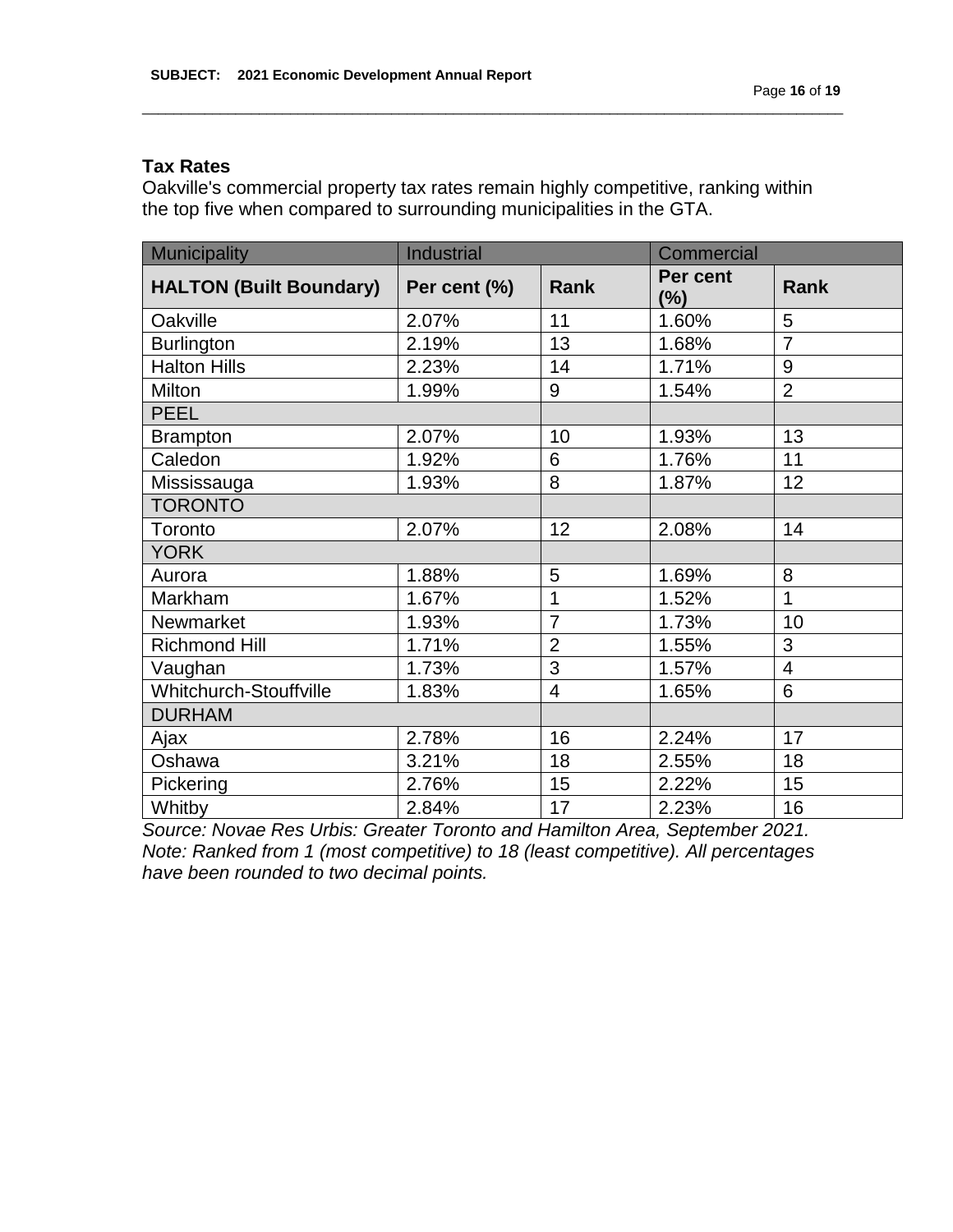## **Industrial Land Sale Values**

Oakville's average industrial land price per acre is more costly than over half of the GTA municipalities reviewed. Oakville's average cost per acre increased from \$1,525 in 2020.

\_\_\_\_\_\_\_\_\_\_\_\_\_\_\_\_\_\_\_\_\_\_\_\_\_\_\_\_\_\_\_\_\_\_\_\_\_\_\_\_\_\_\_\_\_\_\_\_\_\_\_\_\_\_\_\_\_\_\_\_\_\_\_\_\_\_\_\_\_\_\_\_\_\_\_\_\_\_\_\_\_\_\_\_\_\_\_\_\_\_

| <b>Municipality</b>    | <b>Average Land Price (\$000s/acre)</b> | <b>Rank</b>    |
|------------------------|-----------------------------------------|----------------|
| <b>HALTON</b>          |                                         |                |
| Oakville               | \$2,150                                 | 11             |
| <b>Burlington</b>      | \$2,000                                 | 10             |
| <b>Halton Hills</b>    | \$1,500                                 | 6              |
| Milton                 | \$1,700                                 | 8              |
| <b>PEEL</b>            |                                         |                |
| <b>Brampton</b>        | \$2,875                                 | 16             |
| Caledon                | \$1,675                                 | $\overline{7}$ |
| Mississauga            | \$2,875                                 | 15             |
| <b>TORONTO</b>         |                                         |                |
| Toronto                | \$2,975                                 | 17             |
| <b>YORK</b>            |                                         |                |
| Aurora                 | \$2,150                                 | 12             |
| Markham                | \$2,750                                 | 14             |
| Newmarket              | \$1,850                                 | 9              |
| <b>Richmond Hill</b>   | \$2,700                                 | 13             |
| Vaughan                | \$3,100                                 | 18             |
| Whitchurch-Stouffville | \$1,500                                 | 5              |
| <b>DURHAM</b>          |                                         |                |
| Ajax                   | \$1,200                                 | 3              |
| Oshawa                 | \$750                                   | 1              |
| Pickering              | \$1,200                                 | $\overline{4}$ |
| Whitby                 | \$1,000                                 | $\overline{2}$ |

*Source: CBRE Toronto Industrial Summary, Q4 2021.*

*Note: Ranked from 1 (most competitive) to 18 (least competitive).*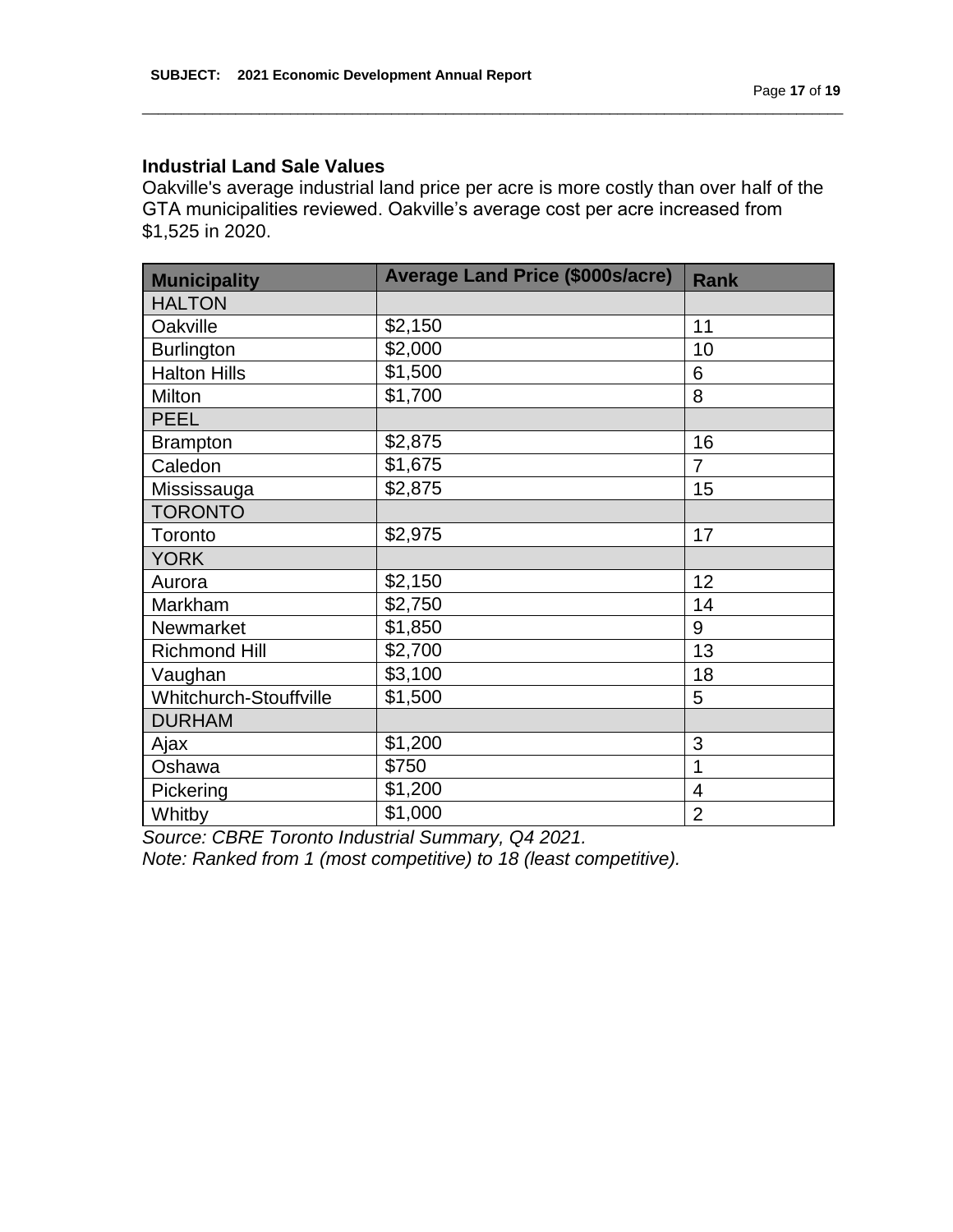## **Appendix B: Statistics Canada Community-level Canada Emergency Wage Subsidy (CEWS) data**

\_\_\_\_\_\_\_\_\_\_\_\_\_\_\_\_\_\_\_\_\_\_\_\_\_\_\_\_\_\_\_\_\_\_\_\_\_\_\_\_\_\_\_\_\_\_\_\_\_\_\_\_\_\_\_\_\_\_\_\_\_\_\_\_\_\_\_\_\_\_\_\_\_\_\_\_\_\_\_\_\_\_\_\_\_\_\_\_\_\_

## **Canada Emergency Wage Subsidy (CEWS)**

The chart below includes the top ten industries in Oakville and includes subsidy amount, number of jobs supported, and number of jobs rehired by industry. When comparing data from March 2020 to March 2021, manufacturing remained the highest for subsidy amount, whereas accommodation and food services and retail trade presented in the top three for CEWS rehire count. The date range for this data is March 15 – April 11, 2020 and March 14 – April 10, 2021.

| <b>Industry</b>          | <b>Number of</b><br>business | <b>Subsidy</b><br>amount | <b>Supported</b><br>employees | <b>CEWS</b><br>rehire |
|--------------------------|------------------------------|--------------------------|-------------------------------|-----------------------|
|                          | <b>locations</b>             |                          |                               | count                 |
| Manufacturing            | 105                          |                          | 3,727                         | 10                    |
|                          |                              | \$10,480,000             |                               |                       |
| Wholesale trade          | 140                          | \$6,745,000              | 2,260                         | 5                     |
| <b>Retail trade</b>      | 295                          | \$6,093,000              | 3,344                         | 40                    |
| Professional, scientific | 335                          | \$6,013,000              | 2,157                         | 20                    |
| and technical services   |                              |                          |                               |                       |
| Construction             | 125                          | \$3,678,000              | 1,642                         | 10                    |
| Accommodation and        | 220                          | \$3,544,000              | 3,108                         | 50                    |
| food services            |                              |                          |                               |                       |
| Health care and social   | 345                          | \$3,368,000              | 1,757                         | 35                    |
| assistance               |                              |                          |                               |                       |
| Administrative and       | 90                           | \$2,644,000              | 1,205                         | 10                    |
| support, waste           |                              |                          |                               |                       |
| management and           |                              |                          |                               |                       |
| remediation services     |                              |                          |                               |                       |
| Other and Missing        | 240                          | \$2,611,000              | 1,254                         | 25                    |
| <b>NAICS</b>             |                              |                          |                               |                       |
| Transportation and       | 45                           | \$1,269,000              | 456                           | 5                     |
| warehousing              |                              |                          |                               |                       |

## **March 15 – April 11, 2020**

*Source: Statistics Canada, April 2022.*